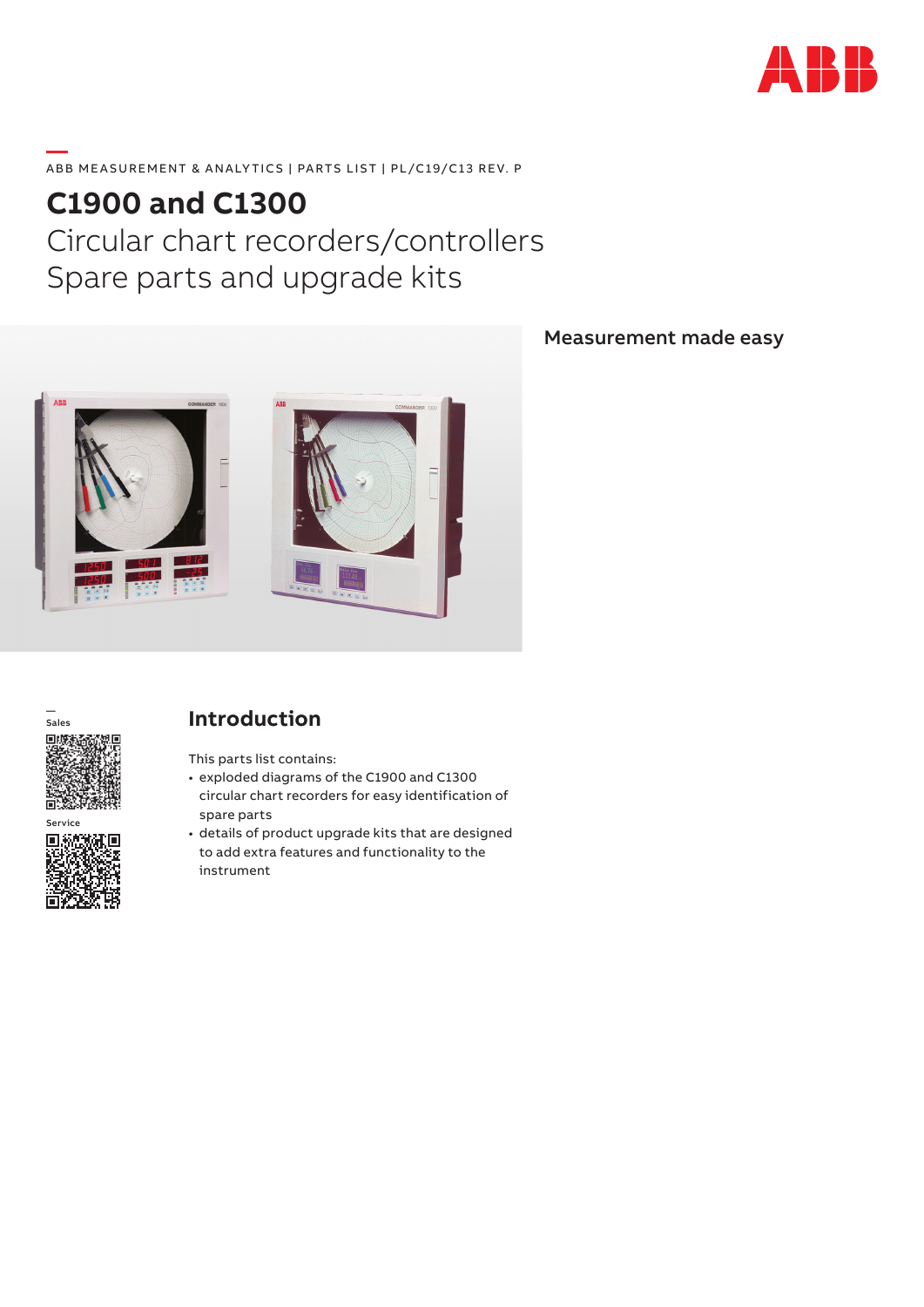# **Replacement parts**

#### C1900

**—**

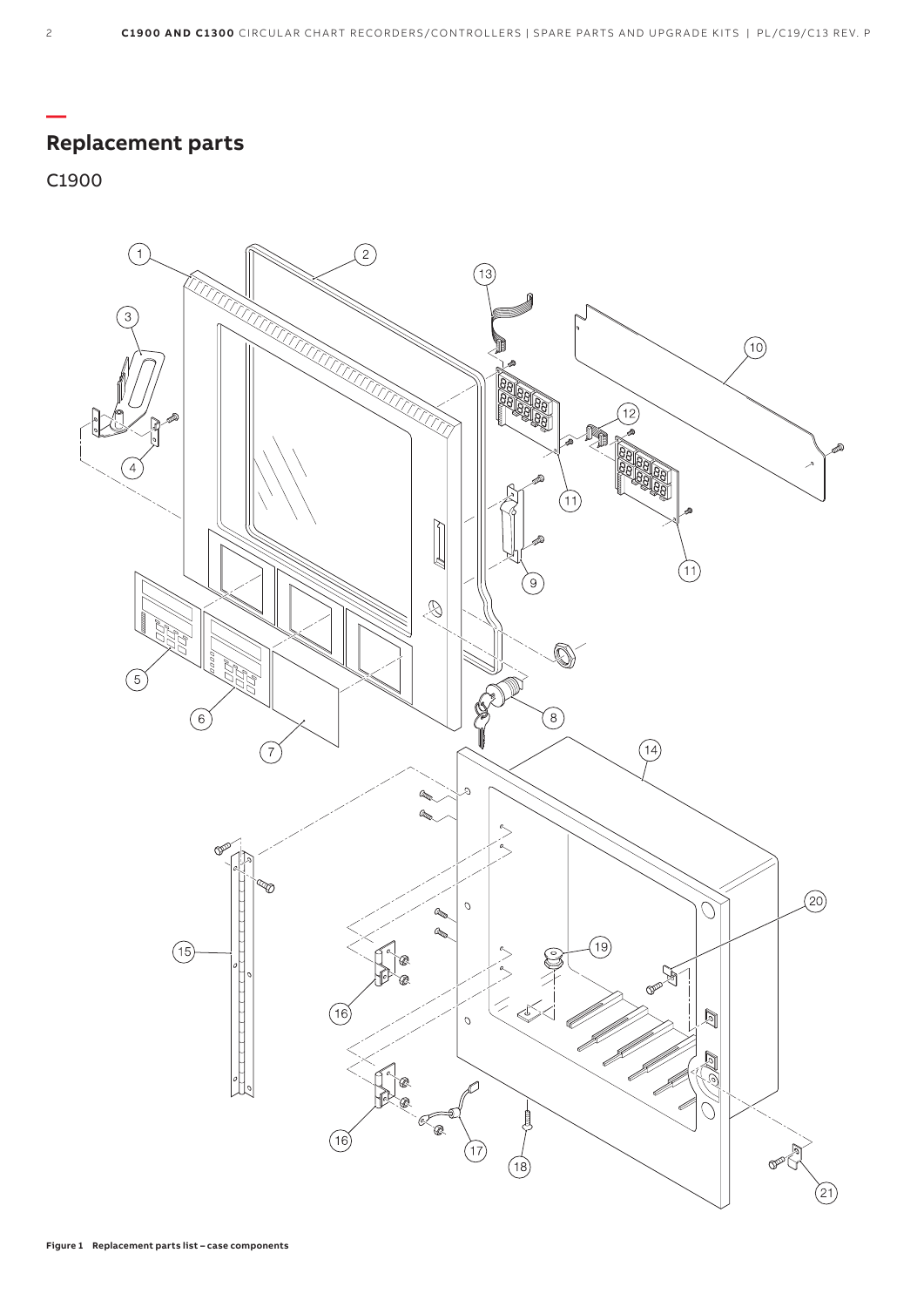| Item No.       | <b>Description</b>                                                                                 | Part no.    |
|----------------|----------------------------------------------------------------------------------------------------|-------------|
|                | Door assembly without lock                                                                         | C1900/0052  |
| 1              | Door assembly with lock (B12289)                                                                   | C1900/0051  |
| 2              | Gasket                                                                                             | C1900/0137  |
| 3              | Door stay retainer assembly (includes C1900/0238 - door stay support bracket)                      | C1900/0732  |
| 4              | Door stay support bracket                                                                          | C1900/0238  |
|                | Record membrane                                                                                    | C1900/0236  |
| 5              | Control membrane                                                                                   | C1900/0235  |
|                | Pasteurizer membrane                                                                               | C1900/0237  |
|                | Record membrane                                                                                    | C1900/0236  |
|                | Control membrane                                                                                   | C1900/0235  |
| 6              | Pasteurizer membrane                                                                               | C1900/0237  |
|                | Retort membrane                                                                                    | C1900/0242  |
|                | Blank membrane                                                                                     | C1900/0182  |
|                | Record membrane                                                                                    | C1900/0236  |
|                | Retort membrane                                                                                    | C1900/0242  |
| $\overline{7}$ | Pasteurizer membrane                                                                               | C1900/0237  |
|                | Blank membrane                                                                                     | C1900/0182  |
|                | Note. When ordering membranes for instruments manufactured before April 2004 also order C1900/0189 |             |
| 8              | Door lock (optional)                                                                               | B12289      |
| 9              | Door latch assembly                                                                                | C1900/0065  |
| 10             | Face plate shield                                                                                  | C1900/0150  |
| 11             | Display board assembly                                                                             | C1900/0734  |
|                | Dairy/Retort display board assembly                                                                | C1900/0735  |
| 12             | Ribbon cable assembly                                                                              | PXR105/0176 |
| 13             | Ribbon cable assembly                                                                              | C1900/0053  |
| 14             | Case assembly                                                                                      | C1900/0101A |
| 15             | Door hinge                                                                                         | C1900/0135  |
| 16             | Chart plate hinge                                                                                  | C1900/0109  |
| 17             | Earth braid assembly                                                                               | C1900/0074  |
| 18             | Door stay screw                                                                                    | B11855      |
| 19             | Door stay anchor                                                                                   | C1900/0166  |
| 20             | Latch                                                                                              | C1900/0134  |
| 21             | Lock latch                                                                                         | C1900/0132  |

**Table 1 Replacement parts list – case components**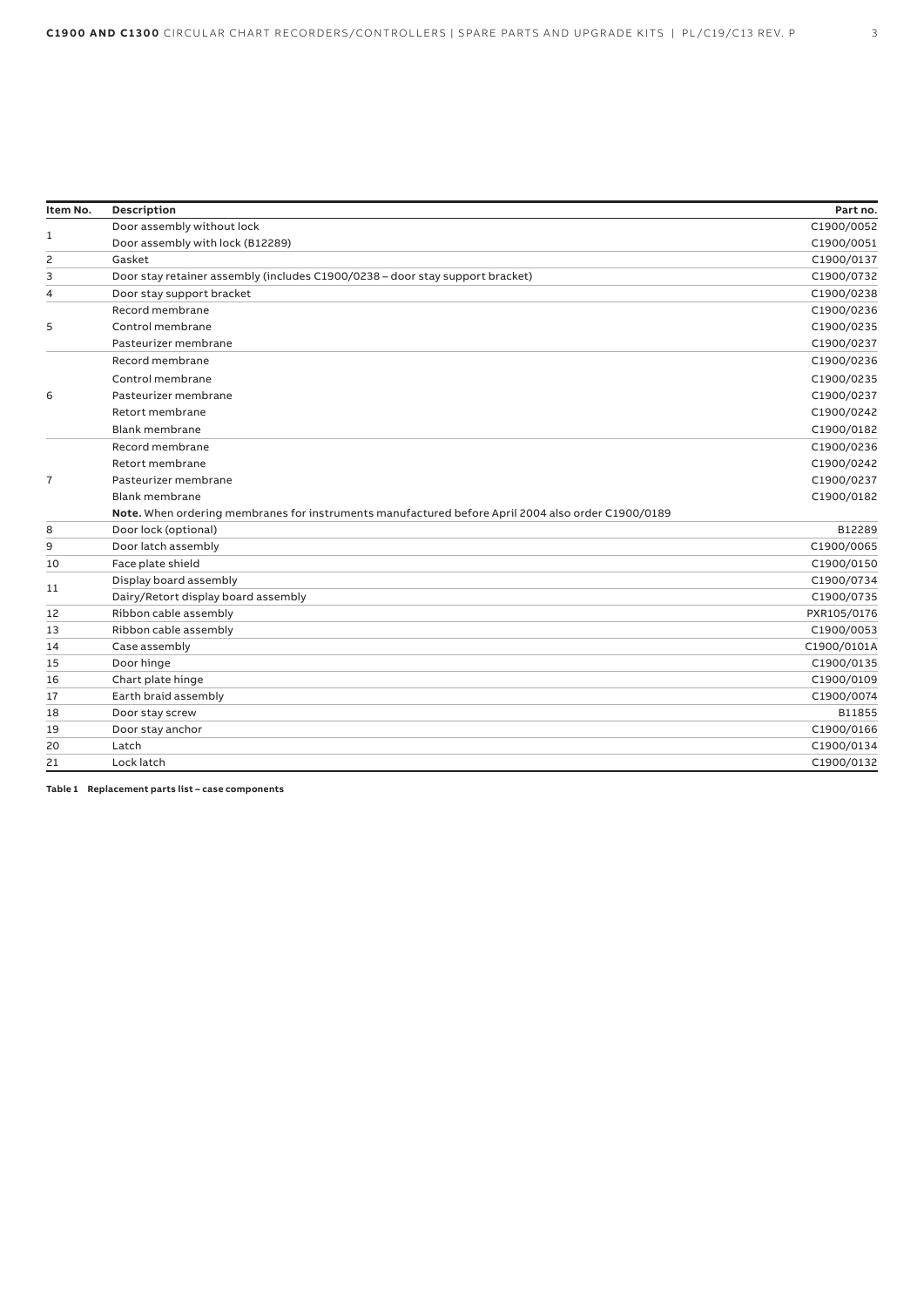

**—**

**...Replacement parts**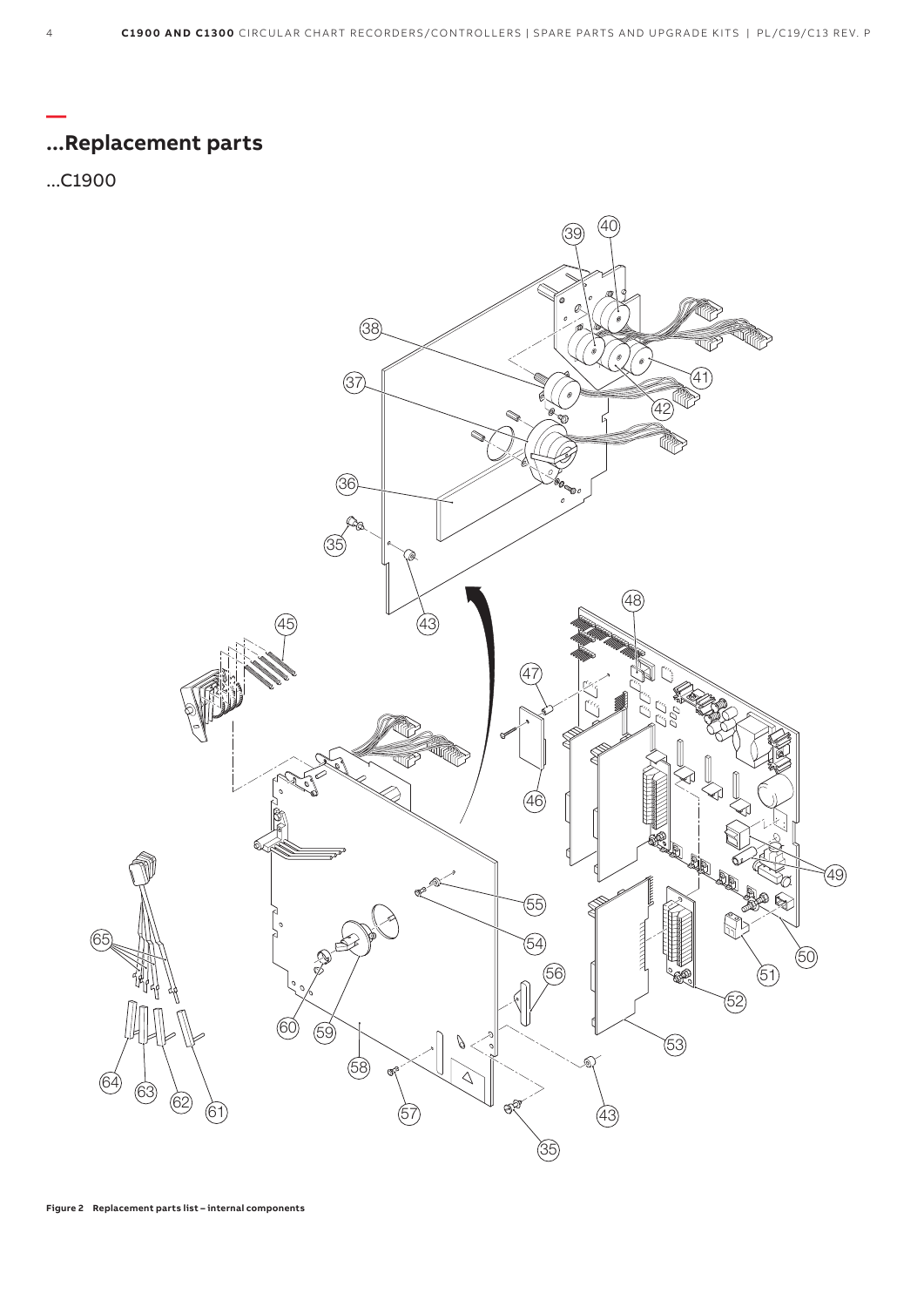| Item No. | Description                                                                                                  | Part no.                 |
|----------|--------------------------------------------------------------------------------------------------------------|--------------------------|
| 35       | Chart plate screw                                                                                            | C1900/0110               |
| 36       | Module board support strip                                                                                   | C1900/0193               |
| 37       | Chart motor assembly                                                                                         | C1900/0073               |
| 38       | Pen motor assembly                                                                                           | C1900/0070               |
| 39       | Pen motor assembly                                                                                           | C1900/0070               |
| 40       | Pen 4 motor assembly                                                                                         | C1900/0071               |
| 41       | Pen lift motor assembly                                                                                      | C1900/0072               |
| 42       | Pen motor assembly                                                                                           | C1900/0070               |
| 43       | Spacer                                                                                                       | B12283                   |
| 45       | Spring                                                                                                       | C1900/0145               |
|          | Software key (controller basic) Mk 2 mainboard (complete with screw and spacer)                              | C1900/1330               |
|          | Software key (controller totalizer) Mk 2 mainboard (complete with screw and spacer)                          | C1900/1331               |
|          | Software key (controller ramp/soak) Mk 2 mainboard (complete with screw and spacer)                          | C1900/1332               |
|          | Software key (controller math + timer) Mk 2 mainboard (complete with screw and spacer)                       | C1900/1333               |
|          | Software key (controller totalizer, math + timer) Mk 2 mainboard (complete with screw and spacer)            | C1900/1334               |
|          | Software key (controller totalizer, ramp/soak, math + timer) Mk 2 mainboard (complete with screw and spacer) | C1900/1335               |
| 46       | Software key (recorder totalizer) Mk 2 mainboard (complete with screw and spacer)                            | C1900/1336               |
|          | Software key (recorder math + timer) Mk 2 mainboard (complete with screw and spacer)                         | C1900/1337               |
|          | Software key (recorder totalizer, math + timer) Mk 2 mainboard (complete with screw and spacer)              | C1900/1338               |
|          | Software key (recorder 1951 dairy) Mk 2 mainboard (complete with screw and spacer)                           | C1900/1353               |
|          | Software key (controller 1952 dairy) Mk 2 mainboard (complete with screw and spacer)                         | C1900/1354               |
|          | Software key (controller 1953 dairy) Mk 2 mainboard (complete with screw and spacer)                         | C1900/1355               |
|          | Software key (controller retort type 'K') Mk 2 mainboard (complete with screw and spacer)                    | C1900/1356               |
|          | Software key (controller advanced control type 'L') Mk 2 mainboard (complete with screw and spacer)          | C1900/1357               |
| 47       | Software key spacer (Mk 2 mainboard only)                                                                    | B12112                   |
| 48       | <b>EPROM</b>                                                                                                 | C1900/2201               |
| 49       | Safety isolator kit (230 V)                                                                                  | C1900/0710               |
|          | Safety isolator kit (115 V)                                                                                  | C1900/0709               |
|          | Mainboard (115/230 V)                                                                                        | C1900/1714               |
| 50       | Mainboard (115/230 V) + fuse and switch                                                                      | C1900/1714A              |
|          | Mainboard non-upgradeable (115/230 V)                                                                        | C1900/1716               |
|          | Mainboard non-upgradeable (115/230 V) + fuse and switch                                                      | C1900/1716A              |
| 51       | Mains plug                                                                                                   | B10991                   |
| 52       | <b>Terminal board</b>                                                                                        | C1900/0305               |
|          | Analog I/O module (includes item 52)                                                                         | C1900/1700               |
|          | Digital output module (includes item 52)<br>Digital input module (includes item 52)                          | C1900/1711<br>C1900/1710 |
| 53       | 4-relay module (includes item 52)                                                                            | C1900/1708               |
|          | Serial module (includes item 52)                                                                             | C1900/1707               |
|          | Analog I/P + relay module (includes item 52)                                                                 | C1900/1709               |
|          | Dairy relay module                                                                                           | C1900/0345               |
| 54       | Snap rivet                                                                                                   | B12172                   |
| 55       | Chart clip                                                                                                   | C1900/0111               |
| 56       | Compact Flash cover                                                                                          | C1900/1186               |
| 57       | Snap rivet                                                                                                   | B11192                   |
|          | Chart plate (Kent) – excluding pen motors                                                                    | C1900/0055               |
|          | Chart plate (Taylor) - excluding pen motors                                                                  | C1900/0050               |
|          | Chart plate (Chessell) - excluding pen motors                                                                | C1900/0058               |
|          | Chart plate non-upgradeable (Kent) - excluding pen motors                                                    | C1900/0059               |
|          | Chart plate non-upgradeable (Taylor) - excluding pen motors                                                  | C1900/0054               |
|          | Chart plate non-upgradeable (Chessell) - excluding pen motors                                                | C1900/0062               |
| 58       | 4-pen Chart plate assembly (Kent)                                                                            | C1900/0736               |
|          | 4-pen chart plate assembly (Taylor)                                                                          | C1900/0737               |
|          | 4-pen chart plate assembly (Chessell)                                                                        | C1900/0738               |
|          | Single pen chart plate assembly (Kent) (non-upgradeable)                                                     | C1900/0739               |
|          | Single pen chart plate assembly (Taylor) (non-upgradeable)                                                   | C1900/0740               |
|          | Single pen chart plate assembly (Chessell) (non-upgradeable)                                                 | C1900/0741               |
| 59       | Kent chart centre assembly -> P105M/0052 + B11527                                                            | C1900/0066               |
|          | Taylor/Chessell chart centre assembly -> P105M/0052 + B11527+ C1900/0125                                     | C1900/0067               |
| 60       | Chart adaptor                                                                                                | C1900/0125               |
| 61       | Pen capsule (purple) - (supplied in packs of 3)                                                              | C1900/0123               |
|          | Pen capsule (black) – (supplied in packs of 3)                                                               | C1900/0119               |
| 62       | Pen capsule (green) - (supplied in packs of 3)                                                               | C1900/0122               |
| 63       | Pen capsule (red) - (supplied in packs of 3)                                                                 | C1900/0121               |
| 64       | Pen capsule (blue) - (supplied in packs of 3)                                                                | C1900/0120               |
|          | Pen arm assembly (Taylor)                                                                                    | C1900/0076               |
| 65       | Pen arm assembly (Kent)                                                                                      | C1900/0075               |
|          | Event pen arm assembly (Taylor)                                                                              | C1900/0078               |
|          | Event pen arm assembly (Kent)                                                                                | C1900/0077               |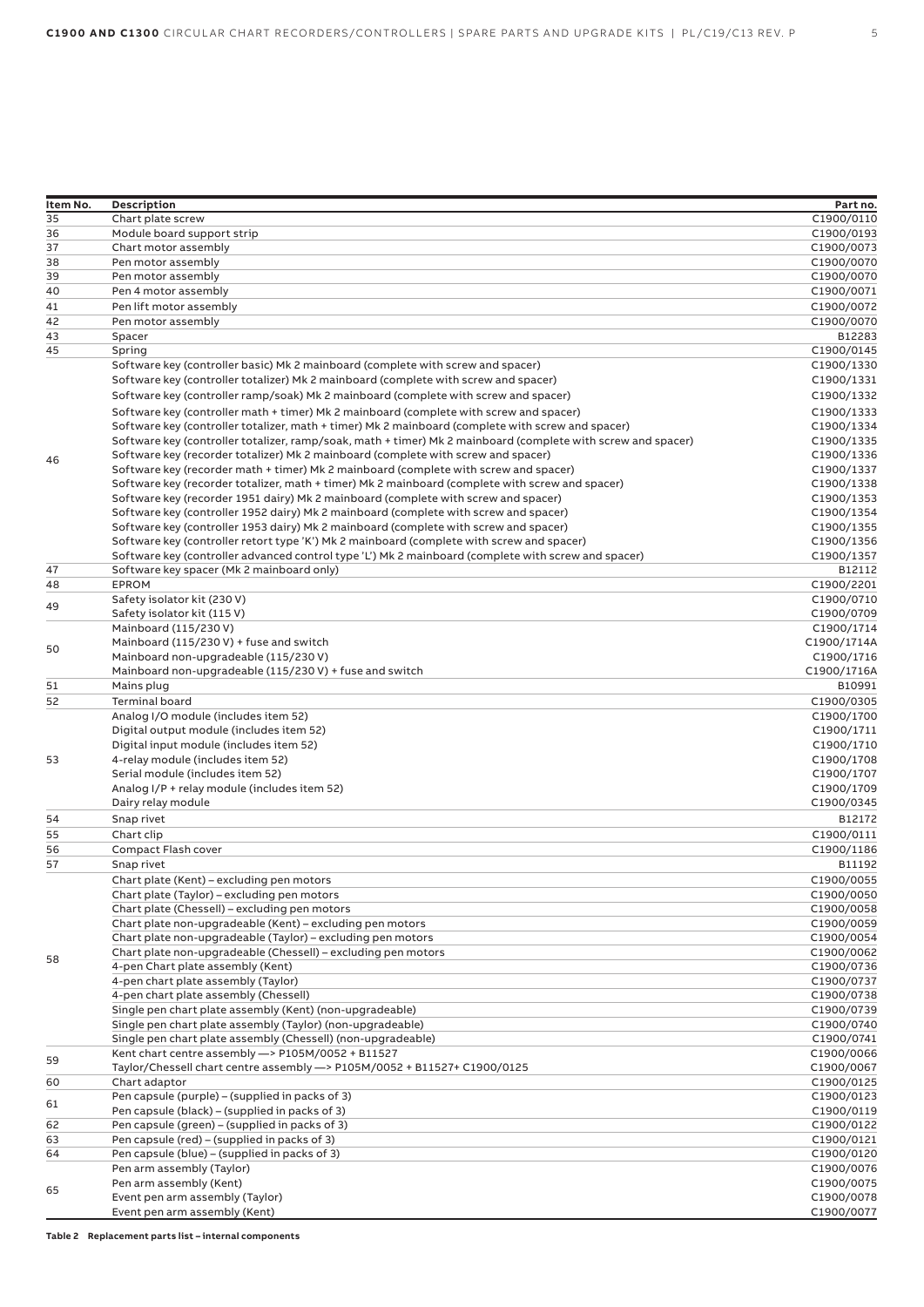## **...Replacement parts**

#### C1300

**—**

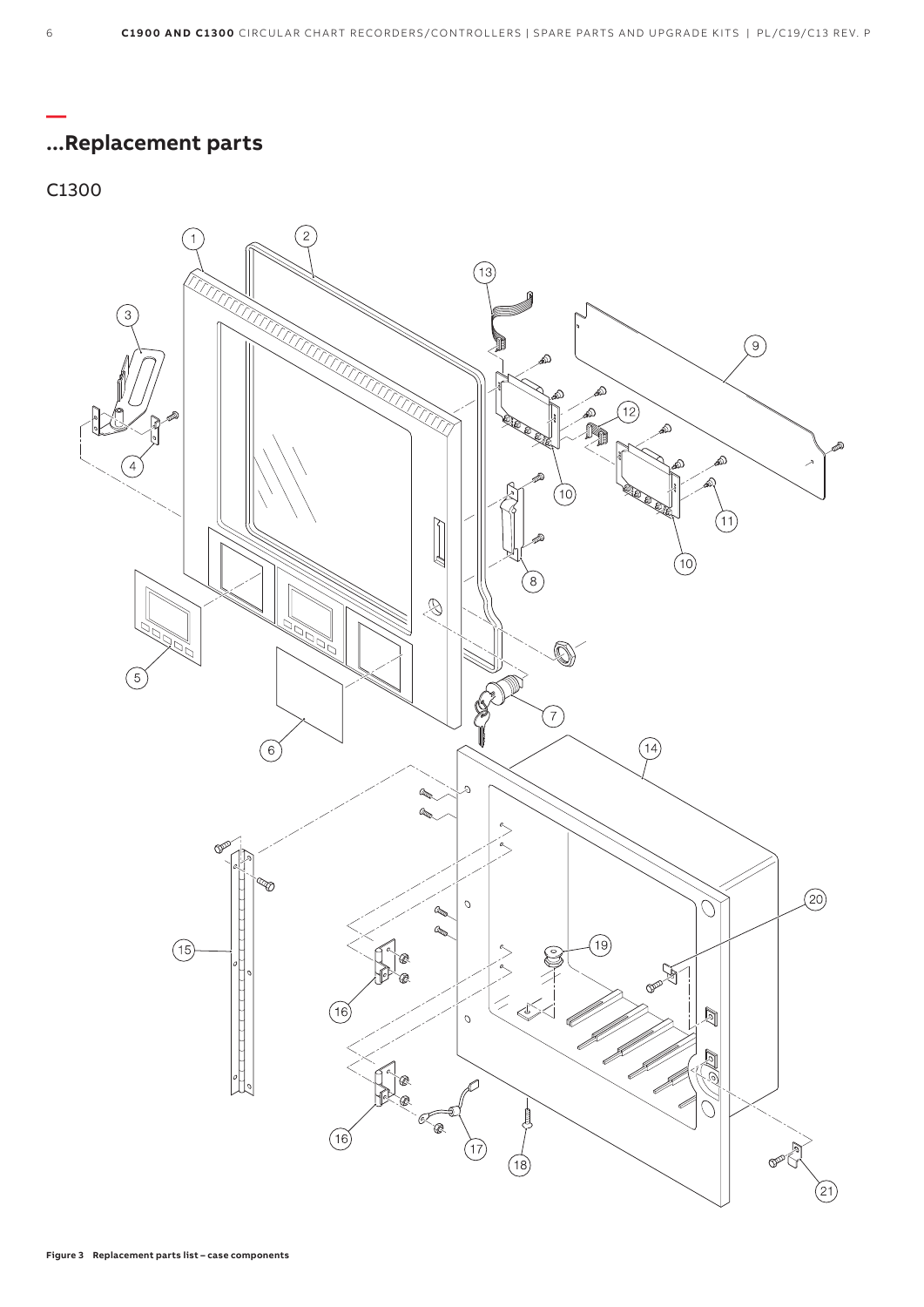|                | <b>Item No. Description</b>                                                                                              | Part no.            |
|----------------|--------------------------------------------------------------------------------------------------------------------------|---------------------|
|                | Door assembly - dark grey, glass window complete with lock (B12289) and NEMA 4X door gasket (C1900/0137)                 | no longer available |
|                | Door assembly – ABB standard grey, glass window complete with lock (B12289) and NEMA 4X door gasket (C1900/0137)         | C1900/1052          |
|                | Door assembly – dark grey, polycarbonate window complete with lock (B12289) and NEMA 4X door gasket (C1900/0137)         | no longer available |
|                | Door assembly - ABB standard grey, polycarbonate window complete with lock (B12289) and NEMA 4X door gasket (C1900/0137) | C1900/1054          |
| 1              | Door assembly - dark grey, glass window complete with lock (B12289) and IP54 door gasket (C1900/0112)                    | no longer available |
|                | Door assembly - ABB standard grey, glass window complete with lock (B12289) and IP54 door gasket (C1900/0112)            | C1900/1056          |
|                | Door assembly - dark grey, polycarbonate window complete with lock (B12289) and IP54 door gasket (C1900/0112)            | no longer available |
|                | Door assembly - ABB standard grey, polycarbonate window complete with lock (B12289) and IP54 door gasket (C1900/0112)    | C1900/1058          |
|                | Door assembly - dark grey, glass window complete with NEMA 4X door gasket (C1900/0137)                                   | no longer available |
|                | Door assembly - ABB standard grey, glass window complete with NEMA 4X door gasket (C1900/0137)                           | C1900/1060          |
|                | Door assembly - dark grey, polycarbonate window complete with NEMA 4X door gasket (C1900/0137)                           | no longer available |
|                | Door assembly - ABB standard grey, polycarbonate window complete with NEMA 4X door gasket (C1900/0137)                   | C1900/1062          |
|                | Door assembly - dark grey, glass window complete with IP54 door qasket (C1900/0112)                                      | no longer available |
|                | Door assembly - ABB standard grey, glass window complete with IP54 door gasket (C1900/0112)                              | C1900/1064          |
|                | Door assembly - dark grey, polycarbonate window complete with IP54 door gasket (C1900/0112)                              | no longer available |
|                | Door assembly - ABB standard grey, glass window complete with IP54 door gasket (C1900/0112)                              | C1900/1066          |
| 2              | Door gasket (IP54)                                                                                                       | C1900/1112          |
|                | Door gasket (NEMA 4X)                                                                                                    | C1900/0137          |
| 3              | Door stay retainer assembly complete with door stay support bracket (C1900/0238)                                         | C1900/0732          |
| 4              | Door stay support bracket                                                                                                | C1900/0238          |
| 5              | Overlay (ABB standard grey)                                                                                              | C1900/1180          |
|                | Overlay (dark grey)                                                                                                      | C1900/1181          |
| 6              | Blank overlay (ABB standard grey) (when ordering also include C1900/1110)                                                | C1900/0182          |
|                | Blank overlay (dark grey) (when ordering also include C1900/1110)                                                        | C1900/1182          |
| $\overline{7}$ | Door lock (optional)                                                                                                     | B12289              |
| 8              | Door latch (ABB standard grey)                                                                                           | C1900/0065          |
|                | Door latch (black)                                                                                                       | C1900/1704          |
| 9              | Face plate shield                                                                                                        | C1900/0150          |
| 10             | Display kit                                                                                                              | C1900/1728          |
| 11             | Snap rivets                                                                                                              | B12282              |
| 12             | Ribbon cable                                                                                                             | PXR105/0176         |
| 13             | Display ribbon cable                                                                                                     | C1900/0053          |
| 14             | Case assembly (ABB standard grey)                                                                                        | C1900/0101A         |
|                | Case assembly (dark grey)                                                                                                | no longer available |
| 15             | Door hinge                                                                                                               | C1900/0135          |
| 16             | Chart plate hinge                                                                                                        | C1900/0109          |
| 17             | Earth braid assembly                                                                                                     | C1900/0074          |
| 18             | Door stay screw                                                                                                          | B11855              |
| 19             | Door stay anchor                                                                                                         | C1900/0166          |
| 20             | Latch                                                                                                                    | C1900/0134          |
| 21             | Lock latch                                                                                                               | C1900/0132          |
|                | Table 3 Replacement parts list - case components                                                                         |                     |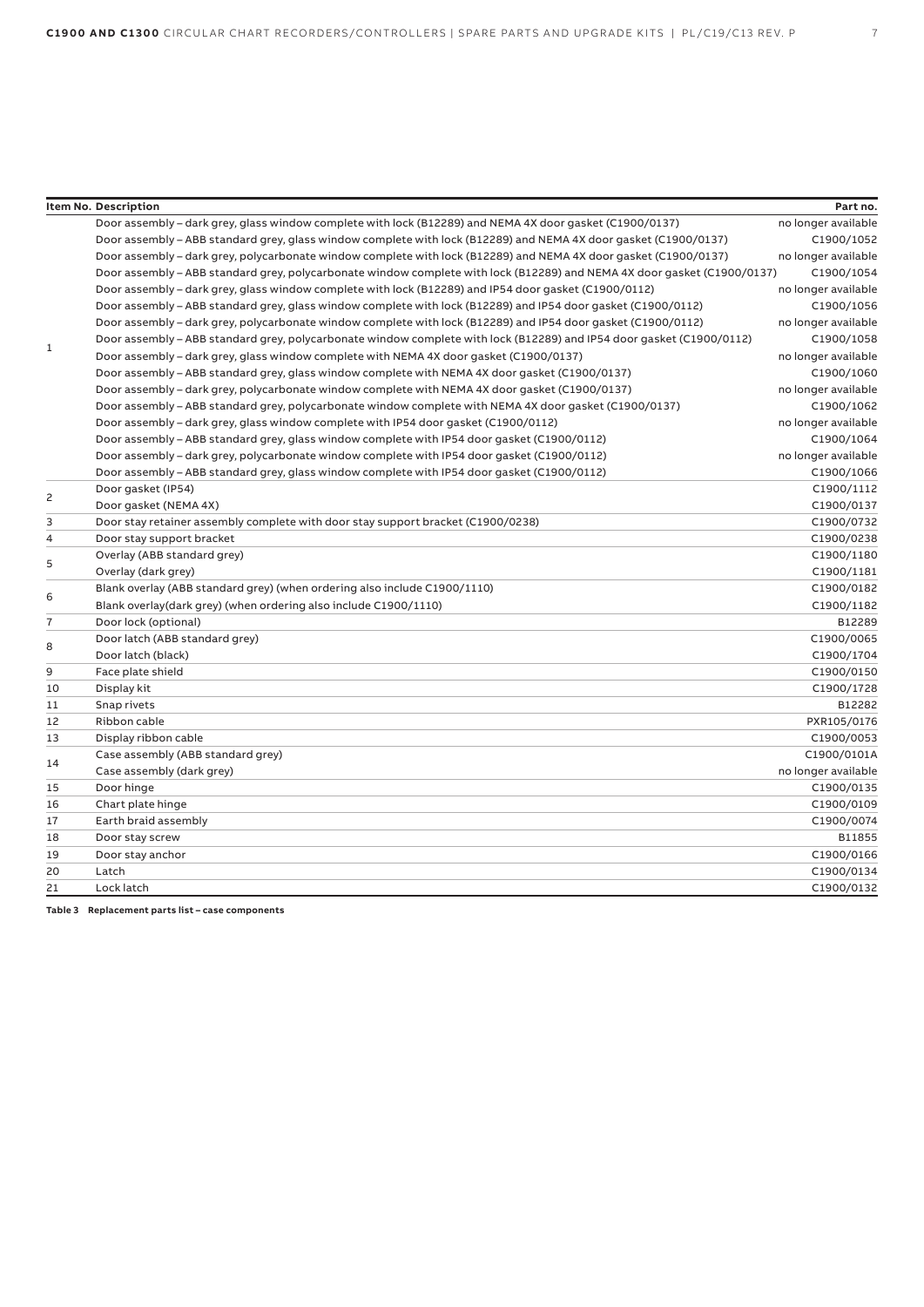

#### **— ...Replacement parts**

#### ...C1300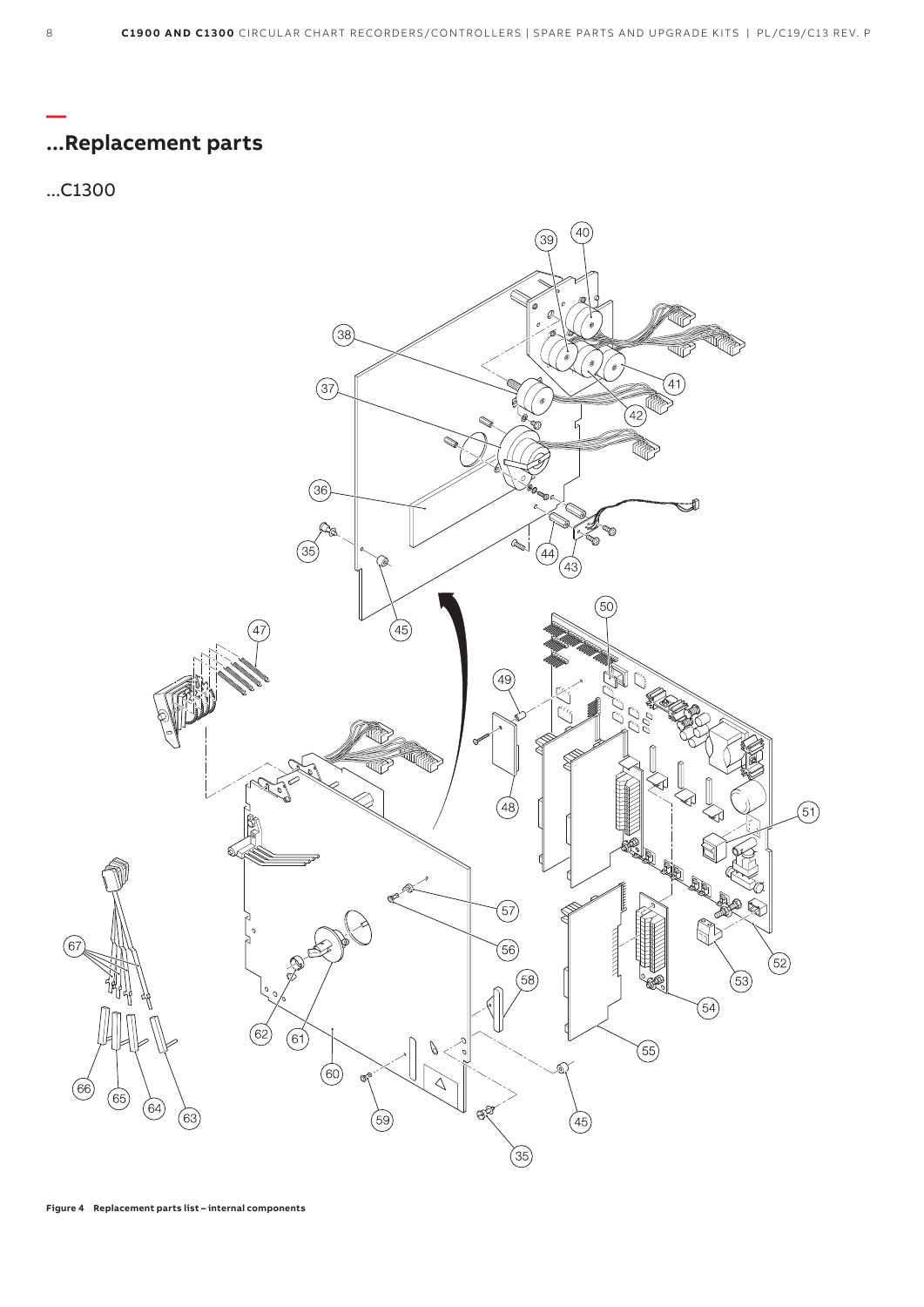| Item No. | Description                                                                              | Part no.            |
|----------|------------------------------------------------------------------------------------------|---------------------|
| 35       | Chart plate screw                                                                        | C1900/0110          |
| 36       | Module board support strip                                                               | C1900/0193          |
| 37       | Chart motor                                                                              | C1900/0073          |
| 38       | Pen motor                                                                                | C1900/0070          |
| 39       | Pen motor                                                                                | C1900/0070          |
| 40       | Pen 4 motor                                                                              | C1900/0071          |
| 41       | Pen lift motor                                                                           | C1900/0072          |
| 42       | Pen motor                                                                                | C1900/0070          |
| 43       | Configurator cable                                                                       | C1900/1070          |
| 44       | Support pillar                                                                           | B12111              |
| 45       | Spacer                                                                                   | B12283              |
| 47       | Spring                                                                                   | C1900/0145          |
|          | Software key (1 totalizer, math and timer) complete with screw and spacer                | C1300/1331          |
|          | Software key (2 totalizer, math and timer) complete with screw and spacer                | C1300/1332          |
| 48       | Software key (3 totalizer, math and timer) complete with screw and spacer                | C1300/1333          |
|          | Software key (4 totalizer, math and timer) complete with screw and spacer                | C1300/1334          |
| 49       | Software key spacer                                                                      | B12112              |
| 50       | <b>EPROM</b>                                                                             | C1300/2001          |
| 51       | Switch option (115 V/230 V)                                                              | C1900/0710          |
|          | Mainboard (85 to 265 V)                                                                  | C1900/1715          |
| 52       | Mainboard (115/230 V) + fuse and switch                                                  | C1900/1715A         |
| 53       | Mains plug                                                                               | B10991              |
| 54       | Terminal board assembly                                                                  | C1900/0305          |
|          | Analog I/O module                                                                        | C1900/1700          |
|          | Digital output module upgrade kit (includes item 52)                                     | C1900/1711          |
|          | Digital input module upgrade kit (includes item 52)                                      | C1900/1710          |
| 55       | 4-relay module upgrade kit (includes item 52)                                            | C1900/1708          |
|          | Modbus serial module upgrade kit (includes item 52)                                      | C1900/1707          |
|          | Analog input + relay module upgrade kit (includes item 52)                               | C1900/1709          |
|          | Compact Flash module                                                                     | no longer available |
| 56       | Snap rivet                                                                               | B12172              |
| 57       | Chart clip                                                                               | C1900/0111          |
| 58       | Compact Flash cover                                                                      | C1900/1186          |
| 59       | Snap rivet                                                                               | B11192              |
|          | Chart plate (Kent) – excluding pen motors                                                | C1900/0055          |
|          | Chart plate (Taylor) - excluding pen motors                                              | C1900/0050          |
|          | Chart plate (Chessel) - excluding pen motors                                             | C1900/0038          |
| 60       | 4-pen chart plate assembly (Kent)                                                        | C1900/0736          |
|          | 4-pen chart plate assembly (Taylor)                                                      | C1900/0737          |
|          |                                                                                          | C1900/0738          |
|          | 4-pen chart plate assembly (Chessel)<br>Kent chart centre assembly (P105M/0052 + B11527) | C1900/0066          |
| 61       | Taylor/Chessell chart centre assembly (P105M/0052 + B11527 + C1900/0125)                 | C1900/0067          |
| 62       | Chart adaptor                                                                            | C1900/0125          |
|          | Pen capsule (purple)                                                                     | C1900/00123         |
| 63       |                                                                                          |                     |
|          | Pen capsule (black)                                                                      | C1900/0119          |
| 64       | Pen capsule (green)                                                                      | C1900/0122          |
| 65       | Pen capsule (red)                                                                        | C1900/0121          |
| 66       | Pen capsule (blue)                                                                       | C1900/0120          |
|          | Pen arm assembly (Taylor)                                                                | C1900/0076          |
| 67       | Pen arm assembly (Kent)                                                                  | C1900/0075          |
|          | Event pen arm assembly (Taylor)                                                          | C1900/0078          |
|          | Event pen arm assembly (Kent)                                                            | C1900/0077          |

**Table 4 Replacement parts list – internal components**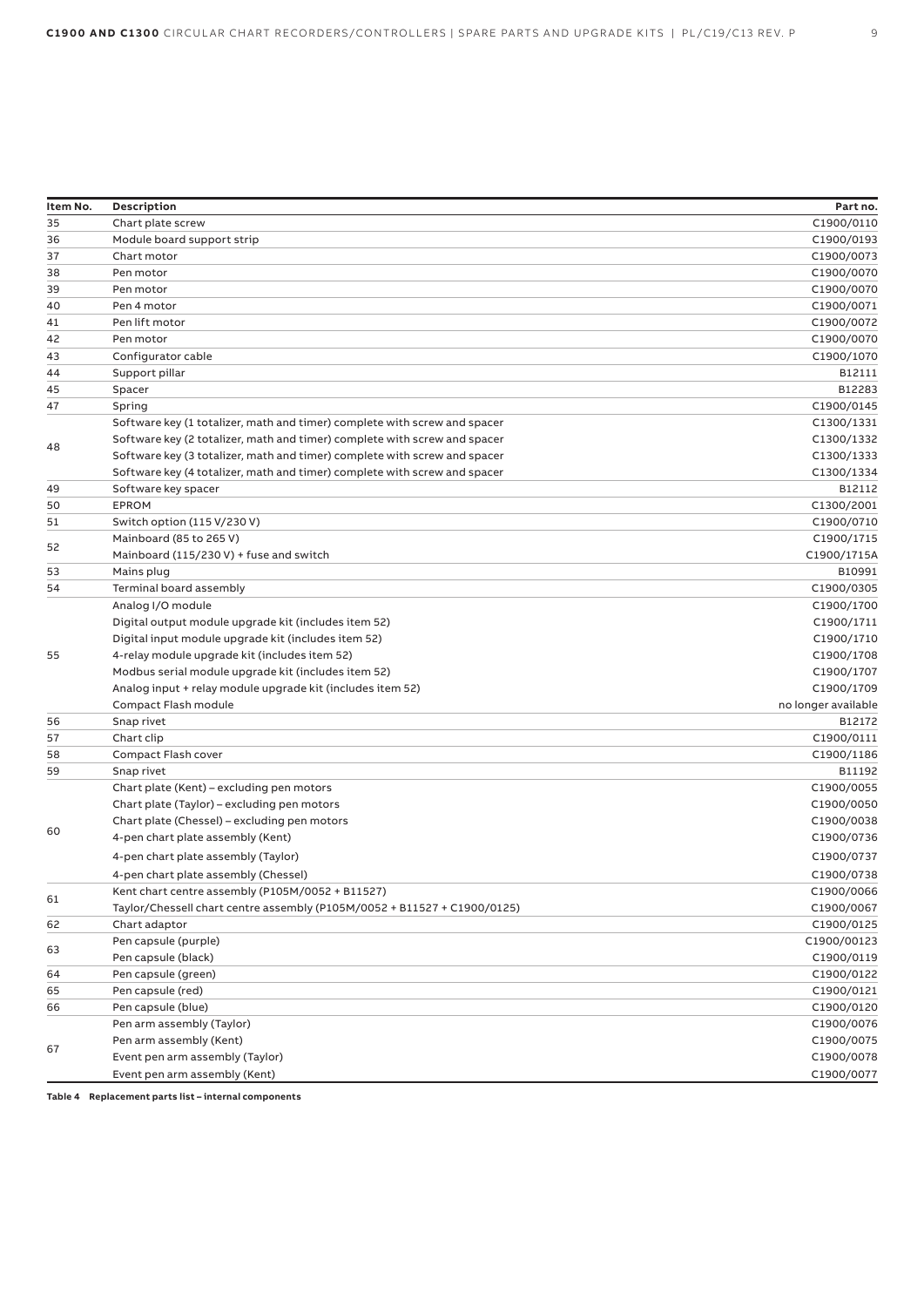#### **— Upgrade kits**

#### Common

| Description                                                | Part no.   |
|------------------------------------------------------------|------------|
| Analog I/O module service pack                             | C1900/1700 |
| Safety isolator kit (Mk 2 mainboard)                       | C1900/1702 |
| Analog I/O module upgrade kit                              | C1900/1705 |
| Modbus module upgrade Kit                                  | C1900/1707 |
| Relay module upgrade kit                                   | C1900/1708 |
| Digital input upgrade kit                                  | C1900/1710 |
| Digital output upgrade kit                                 | C1900/1711 |
| Wall mounting kit                                          | C1900/1712 |
| Pipe mounting kit                                          | C1900/1713 |
| Door retainer                                              | C1900/0732 |
| 4-pen chart plate assembly (Kent)                          | C1900/0736 |
| 4-pen chart plate assembly (Taylor)                        | C1900/0737 |
| 4-pen chart plate assembly (Chessell)                      | C1900/0738 |
| Single pen chart plate assembly non-upgradeable (Kent)     | C1900/0739 |
| Single pen chart plate assembly non-upgradeable (Taylor)   | C1900/0740 |
| Single pen chart plate assembly non-upgradeable (Chessell) | C1900/0741 |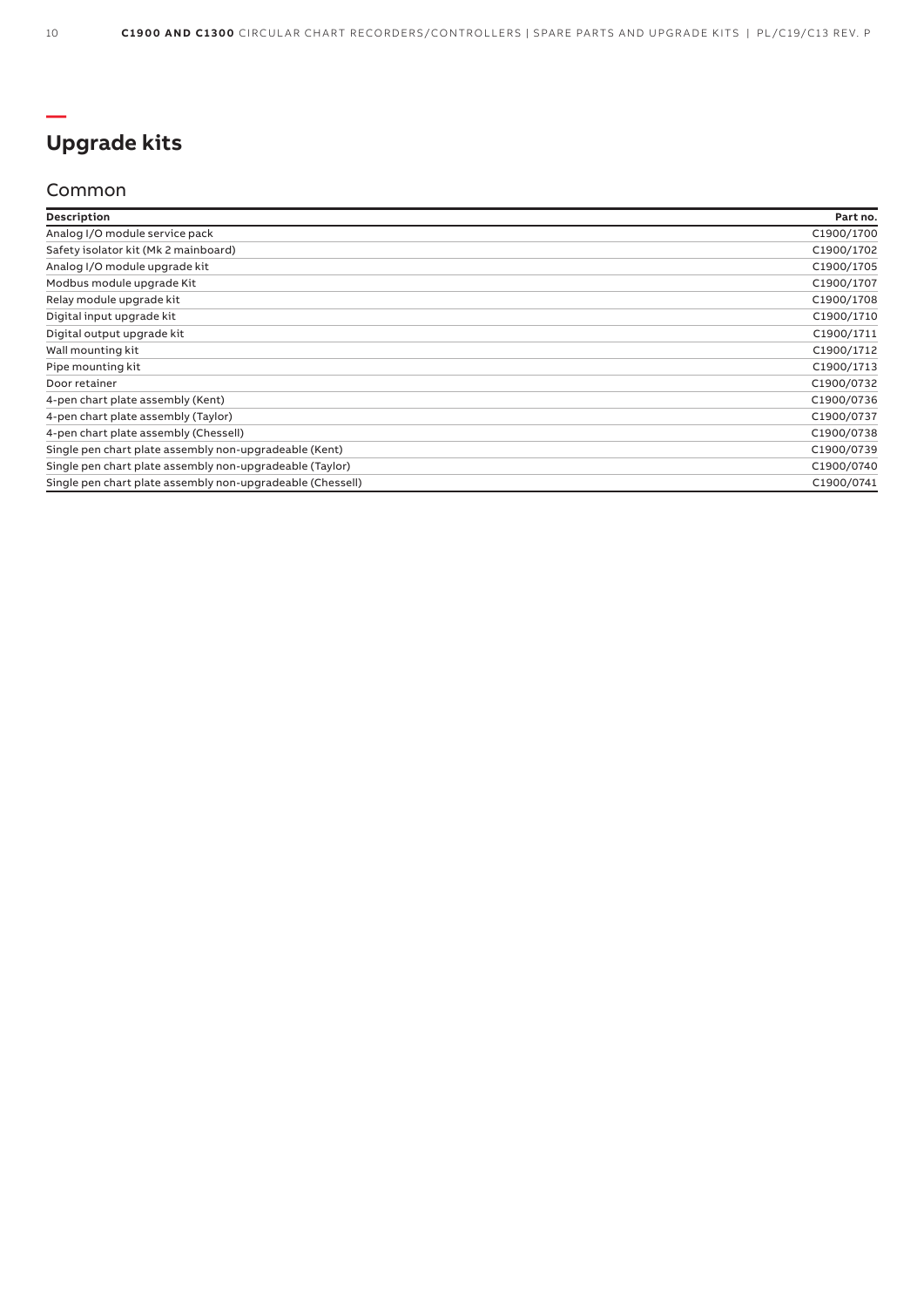## C1900 only

| Description                                                | Part no.    |
|------------------------------------------------------------|-------------|
| Recorder/Controller upgrade Mk 2 mainboard                 | C1900/1701  |
| Analog I/P + relay service pack                            | C1900/1703  |
| Analog input + relay upgrade kit                           | C1900/1709  |
| Mainboard service pack                                     | C1900/1714  |
| Mainboard service pack + switch and fuse                   | C1900/1714A |
| Mainboard (non upgradeable) service pack                   | C1900/1716  |
| Mainboard (non upgradeable) service pack + switch and fuse | C1900/1716A |
| Kit $1$ – pen 2 or 3 upgrade (Taylor)                      | C1900/0720  |
| Kit 1 – pen 2 or 3 upgrade (Kent)                          | C1900/0726  |
| Kit 1A – pen 4 upgrade (Taylor)                            | C1900/0721  |
| Kit 1A – pen 4 upgrade (Kent)                              | C1900/0727  |
| Kit 2 – pen 2 or 3 upgrade, recorder overlay (Taylor)      | C1900/0722  |
| Kit 2 – pen 2 or 3 upgrade, recorder overlay (Kent)        | C1900/0728  |
| Kit 4 – pen upgrade controller overlay (Taylor)            | C1900/0725  |
| Kit 4 – pen upgrade controller overlay (Kent)              | C1900/0730  |
| Kit 5 - true time event marker (Taylor)                    | C1900/0708  |
| Kit 5 – true time event marker (Kent)                      | C1900/0731  |
| Display board spares pack                                  | C1900/0734  |
| Hot product display board spares pack                      | C1900/0735  |

# C1300 only

| Description                              | Part no.    |
|------------------------------------------|-------------|
| Mainboard service pack                   | C1900/1715  |
| Mainboard service pack + switch and fuse | C1900/1715A |
| Kit 1 – pen 2 upgrade (Taylor)           | C1900/1720  |
| Kit 1A – pen 4 upgrade (Taylor)          | C1900/1721  |
| Kit 2 – pen 3 upgrade (Taylor)           | C1900/1722  |
| Kit 3 - true time event marker (Taylor)  | C1900/1723  |
| Kit 1 – pen 2 upgrade (Kent)             | C1900/1724  |
| Kit 1A – pen 4 upgrade (Kent)            | C1900/1725  |
| Kit 2 – pen 3 upgrade (Kent)             | C1900/1726  |
| Kit 3 - true time event marker (Kent)    | C1900/1727  |
| Display board assembly                   | C1900/1728  |